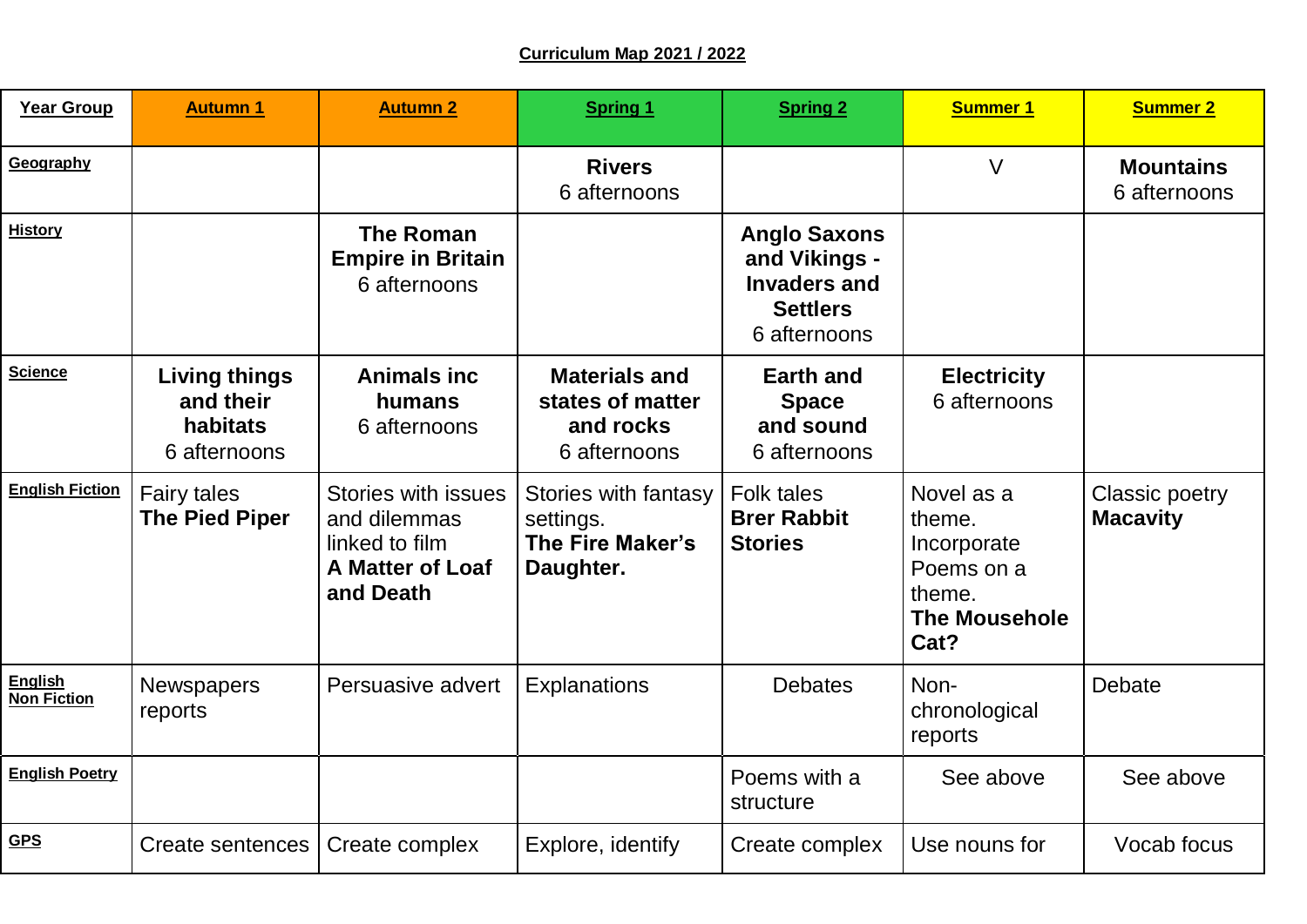| when<br>speech | with fronted<br>adverbials for<br>Use commas to<br>mark clauses in<br>complex<br>sentences.<br>Use inverted<br>commas and<br>other punctuation<br>to indicate direct | sentences with<br>adverb starters<br>Use inverted<br>commas and other<br>punctuation to<br>indicate direct<br>speech<br>Identify, select and<br>effectively use<br>pronouns.<br>Explore, identify, | and create complex<br>sentences using a<br>range of<br>conjunctions<br>Explore, identify<br>and create complex<br>sentences using a<br>range of<br>conjunctions<br>Use commas to<br>mark clauses in<br>complex                                               | sentences with<br>adverb starters<br>Use apostrophes<br>for singular and<br>plural<br>possession<br>Use inverted<br>commas and<br>other<br>punctuation to<br>indicate direct<br>speech | precision.<br>Explore, identify,<br>collect and use<br>noun phrases.<br>Identify, select<br>and effectively<br>use pronouns.<br>Explore, identify<br>and use<br>Standard<br>English verb |  |
|----------------|----------------------------------------------------------------------------------------------------------------------------------------------------------------------|----------------------------------------------------------------------------------------------------------------------------------------------------------------------------------------------------|--------------------------------------------------------------------------------------------------------------------------------------------------------------------------------------------------------------------------------------------------------------|----------------------------------------------------------------------------------------------------------------------------------------------------------------------------------------|------------------------------------------------------------------------------------------------------------------------------------------------------------------------------------------|--|
|                | Identify, select<br>and effectively<br>use pronouns.<br>Explore, identify,<br>collect and use<br>noun phrases                                                        | collect and use<br>noun phrases<br>Generate and<br>select from<br>vocabulary banks<br>e.g. persuasive<br>phrases,<br>alliteration<br>appropriate to<br>persuasion                                  | sentences.<br>Create sentences<br>with fronted<br>adverbials for when<br>Use commas after<br>fronted adverbials.<br>Use inverted<br>commas and other<br>punctuation to<br>indicate direct<br>speech<br><b>Effectively use</b><br>adverbs (Y3 Key<br>Learning | Create<br>sentences with<br>fronted<br>adverbials for<br>when and where<br>Use commas to<br>mark clauses in<br>complex<br>sentences.                                                   | inflections for<br>writing<br>Create<br>sentences with<br>fronted<br>adverbials for<br>'when' and<br>'where'<br>Identify, select<br>and use<br>determiners                               |  |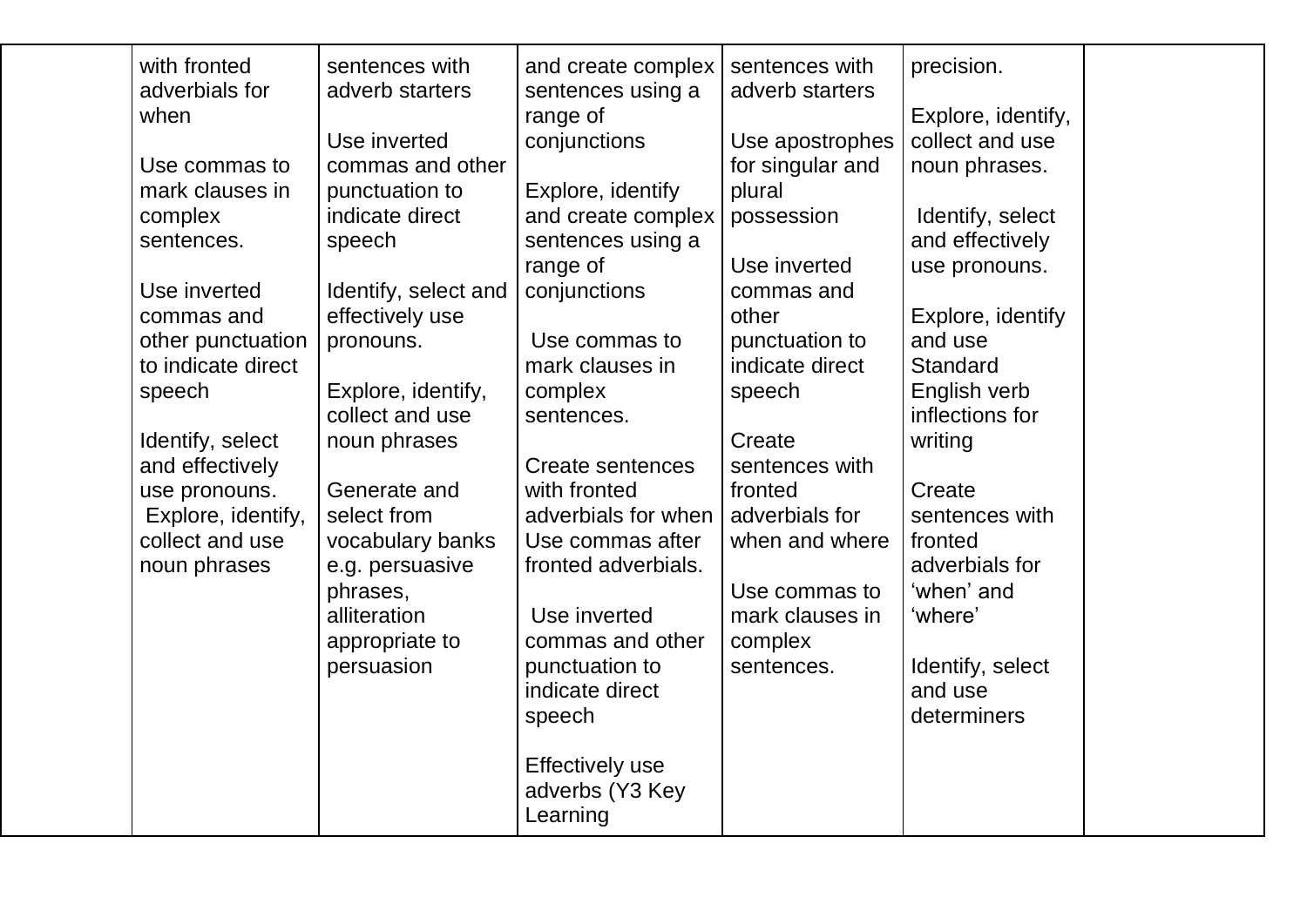| <b>Extended</b><br><b>Writing</b><br>Opportunities. | Disturbing food<br>chains                                                                                                                                                    |                                                                                                                 |                                                                                               | Diary entry as a<br>viking                                                                      |                                                                                                       |                                                                                            |
|-----------------------------------------------------|------------------------------------------------------------------------------------------------------------------------------------------------------------------------------|-----------------------------------------------------------------------------------------------------------------|-----------------------------------------------------------------------------------------------|-------------------------------------------------------------------------------------------------|-------------------------------------------------------------------------------------------------------|--------------------------------------------------------------------------------------------|
| <b>Art</b>                                          | Drawing.<br>Draw still life from<br>observation and<br>for mark making.<br>Further develop<br>understanding of<br>geometry and<br>mathematical<br>proportion when<br>drawing |                                                                                                                 | Painting<br>Analyse and<br>describe colour and<br>painting techniques<br>in an artist's work. |                                                                                                 |                                                                                                       | Sculpture<br>Painting skills<br>and drawing<br>covered in this<br>unit                     |
|                                                     | 6 afternoons                                                                                                                                                                 |                                                                                                                 |                                                                                               |                                                                                                 |                                                                                                       |                                                                                            |
| DT                                                  | Healthy and<br>Varied diet<br>6 afternoons                                                                                                                                   |                                                                                                                 |                                                                                               | Aprons<br>6 Afternoons                                                                          | Alarming<br><b>Vehicles</b><br>6 afternoons                                                           | <b>Shell Structures</b><br>6 afternoons                                                    |
| RE<br>1 hour per week                               | 4.6 What is<br>prayer?                                                                                                                                                       | 4.2 Christmas.<br>Exploring the<br>symbolism of light                                                           | 4.3 Jesus the Son<br>of God.                                                                  | 4.4 Exploring<br>Easter as a story<br>of betrayal and<br>trust                                  | 4.5 Are all<br>churches the<br>same?                                                                  | 4.1 God, David<br>and the Psalms.                                                          |
| P <sub>E</sub><br>1 hour per week                   | Invasion games                                                                                                                                                               | <b>Athletics</b>                                                                                                | Dance                                                                                         | Swimming                                                                                        |                                                                                                       |                                                                                            |
| <b>PSHE</b>                                         | September Focus<br>units                                                                                                                                                     | <b>Healthy</b><br><b>Lifestyles</b><br>Physical wellbeing<br><b>Healthy</b><br><b>Lifestyles</b><br>(Ourselves, | <b>Healthy Lifestyles</b><br>(Keeping Safe)                                                   | Living in the<br>Wider World (L)<br>Communities<br>Living in the<br>Wider World (L)<br>Economic | <b>Relationships</b><br> (R)<br><b>Friendships</b><br><b>Relationships</b><br>(R)<br>Managing hurtful | <b>Relationships</b><br>(R)<br>Safe<br><b>Relationships</b><br><b>Relationships</b><br>(R) |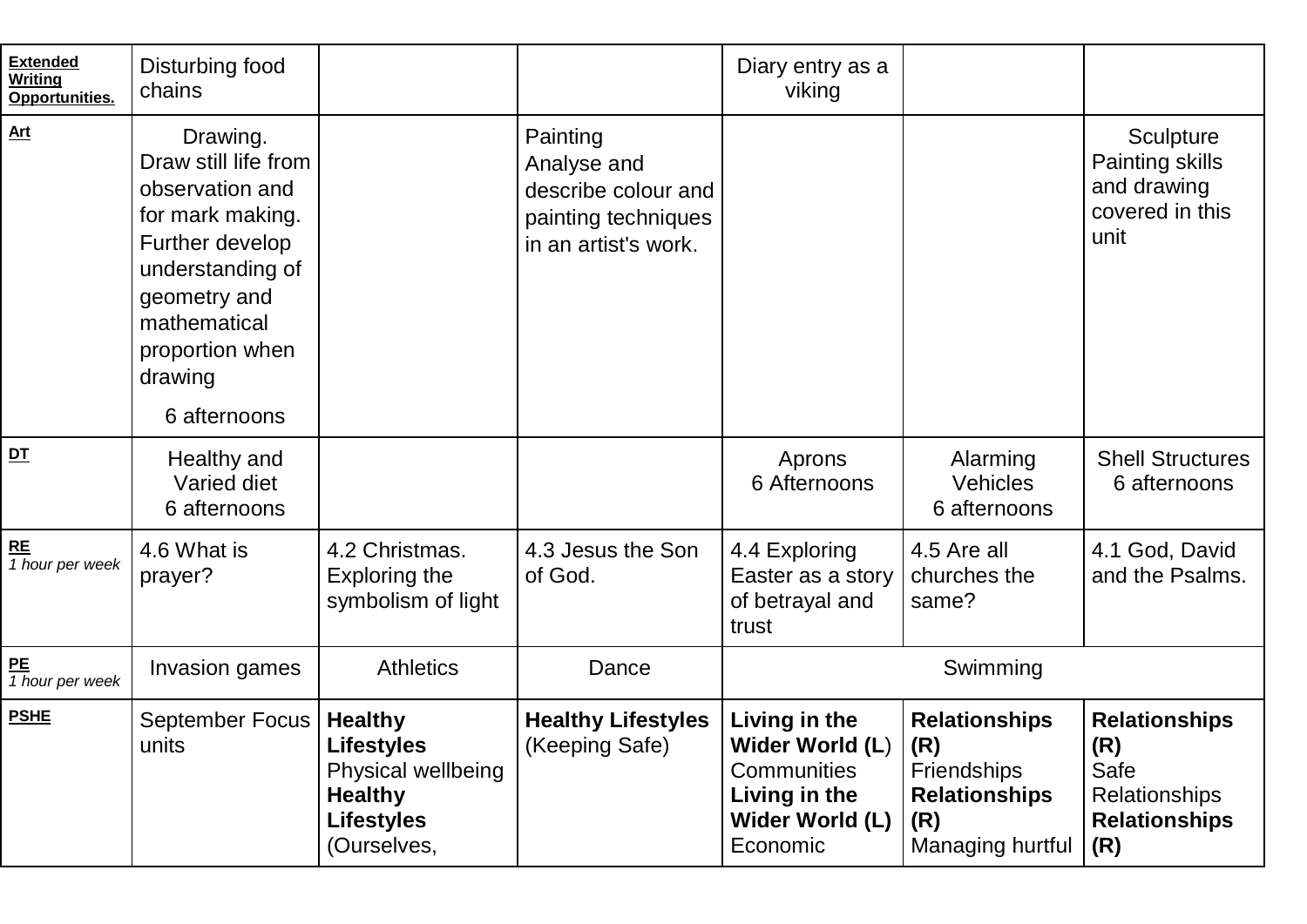|                   |                                                                                                                                                                          | growing and<br>changing)                                                                                                                                                                       |                                                                                                                                                                                                                                                         | Wellbeing:<br>Money                                                                                                                              | behaviour and<br>bullying                                                                                                                                                       | Respecting self<br>and others                                                                                                                                           |
|-------------------|--------------------------------------------------------------------------------------------------------------------------------------------------------------------------|------------------------------------------------------------------------------------------------------------------------------------------------------------------------------------------------|---------------------------------------------------------------------------------------------------------------------------------------------------------------------------------------------------------------------------------------------------------|--------------------------------------------------------------------------------------------------------------------------------------------------|---------------------------------------------------------------------------------------------------------------------------------------------------------------------------------|-------------------------------------------------------------------------------------------------------------------------------------------------------------------------|
| <b>Computing</b>  | iMedia - iJam -<br>L <sub>2</sub>                                                                                                                                        | iMedia - iProgram<br>- L1                                                                                                                                                                      | iMedia - iOffice - L2                                                                                                                                                                                                                                   | iMedia - iCreate<br>$-L2$                                                                                                                        | iMedia -<br>iCommunicate -<br>L2                                                                                                                                                | iMedia - iTech -<br>L <sub>2</sub>                                                                                                                                      |
| <b>Music</b>      | African<br>Drumming                                                                                                                                                      | Music Theory with<br>Keyboards - L2                                                                                                                                                            | Singing - L1                                                                                                                                                                                                                                            | Ukuleles - L1                                                                                                                                    | Song Writing<br>with<br>Glockenspiels -<br>L2                                                                                                                                   | Class Jam - L1                                                                                                                                                          |
| <b>MFL</b>        | <b>Our School</b><br>1.5 Afternoons                                                                                                                                      |                                                                                                                                                                                                | <b>All Around Town</b><br>1.5 Afternoons                                                                                                                                                                                                                |                                                                                                                                                  | On the move<br>1.5 Afternoons                                                                                                                                                   | <b>Going Shopping</b><br>1.5 Afternoons                                                                                                                                 |
|                   | Number and<br>place value                                                                                                                                                |                                                                                                                                                                                                |                                                                                                                                                                                                                                                         |                                                                                                                                                  |                                                                                                                                                                                 |                                                                                                                                                                         |
| <b>Maths unit</b> | Place<br>Value<br>Place<br>Value<br><b>Decimals</b><br>and<br><b>Fractions</b><br>Addition<br>and<br>Subtraction<br>Addition,<br>Subtraction<br>and Inverse<br>2-D Shape | <b>Mental</b><br><b>Multiplication</b><br>Mental<br><b>Division</b><br>Written<br><b>Multiplication</b><br>Length and<br>Perimeter<br><b>Statistics</b><br>Assess and<br><b>Review</b><br>Week | <b>Place Value</b><br>and Negative<br><b>Numbers</b><br><b>Fractions</b><br>$\blacksquare$<br>Fractions,<br>Decimals and<br><b>Division</b><br>Position and<br><b>Direction</b><br>Area and<br><b>Multiplication</b><br>Addition,<br>Subtraction<br>and | Mental<br>Multiplicati<br>on<br>Place<br>Value<br>Written<br>Multiplicati<br>on<br>2-D Shape<br>and<br>Position<br>Addition<br>and<br>Subtractio | Counting<br>and<br>Sequences<br>(statistics)<br><b>Fractions</b><br>and<br><b>Decimals</b><br>(measures<br><b>Fractions</b><br>and<br><b>Division</b><br>Measures/<br>Volume/Ca | Place<br>Value<br><b>Statistics</b><br>Addition<br>and<br>Subtractio<br>n<br>(statistics)<br>Multiplicati<br>on and<br><b>Division</b><br>Shape<br><b>Assess</b><br>and |